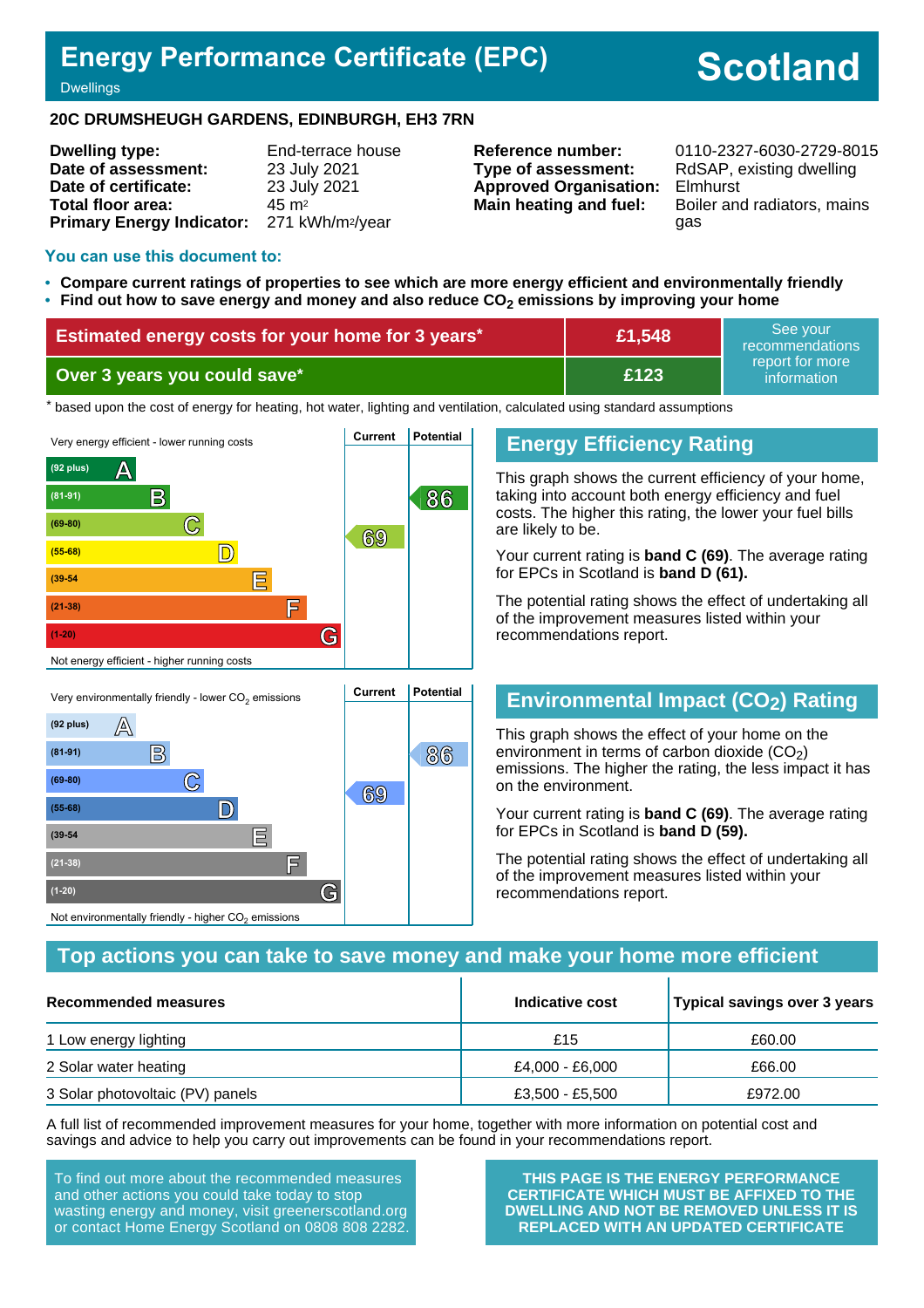## 20C DRUMSHEUGH GARDENS, EDINBURGH, EH3 7RN 23 July 2021 RRN: 0110-2327-6030-2729-8015

## **Summary of the energy performance related features of this home**

This table sets out the results of the survey which lists the current energy-related features of this home. Each element is assessed by the national calculation methodology; 1 star = very poor (least efficient), 2 stars = poor, 3 stars = average, 4 stars = good and 5 stars = very good (most efficient). The assessment does not take into consideration the condition of an element and how well it is working. 'Assumed' means that the insulation could not be inspected and an assumption has been made in the methodology, based on age and type of construction.

| <b>Element</b>        | <b>Description</b>                                                | <b>Energy Efficiency</b> | <b>Environmental</b> |
|-----------------------|-------------------------------------------------------------------|--------------------------|----------------------|
| Walls                 | Sandstone or limestone, as built, insulated<br>(assumed)          | ★★★★☆                    | ★★★★☆                |
| Roof                  | Pitched, insulated (assumed)<br>Roof room(s), insulated (assumed) | ★★★☆☆<br>★★★★☆           | ★★★☆☆<br>★★★★☆       |
| Floor                 | Solid, insulated (assumed)                                        |                          |                      |
| Windows               | Fully double glazed                                               | ★★★☆☆                    | ★★★☆☆                |
| Main heating          | Boiler and radiators, mains gas                                   | ★★★★☆                    | ★★★★☆                |
| Main heating controls | Programmer, room thermostat and TRVs                              | ★★★★☆                    | ★★★★☆                |
| Secondary heating     | None                                                              |                          |                      |
| Hot water             | From main system                                                  | ★★★★☆                    | ★★★★☆                |
| Lighting              | Low energy lighting in 50% of fixed outlets                       | ★★★★☆                    | ★★★★☆                |

## **The energy efficiency rating of your home**

Your Energy Efficiency Rating is calculated using the standard UK methodology, RdSAP. This calculates energy used for heating, hot water, lighting and ventilation and then applies fuel costs to that energy use to give an overall rating for your home. The rating is given on a scale of 1 to 100. Other than the cost of fuel for electrical appliances and for cooking, a building with a rating of 100 would cost almost nothing to run.

As we all use our homes in different ways, the energy rating is calculated using standard occupancy assumptions which may be different from the way you use it. The rating also uses national weather information to allow comparison between buildings in different parts of Scotland. However, to make information more relevant to your home, local weather data is used to calculate your energy use,  $CO<sub>2</sub>$  emissions, running costs and the savings possible from making improvements.

#### **The impact of your home on the environment**

One of the biggest contributors to global warming is carbon dioxide. The energy we use for heating, lighting and power in our homes produces over a quarter of the UK's carbon dioxide emissions. Different fuels produce different amounts of carbon dioxide for every kilowatt hour (kWh) of energy used. The Environmental Impact Rating of your home is calculated by applying these 'carbon factors' for the fuels you use to your overall energy use.

The calculated emissions for your home are 48 kg  $CO<sub>2</sub>/m<sup>2</sup>/yr$ .

The average Scottish household produces about 6 tonnes of carbon dioxide every year. Based on this assessment, heating and lighting this home currently produces approximately 2.1 tonnes of carbon dioxide every year. Adopting recommendations in this report can reduce emissions and protect the environment. If you were to install all of these recommendations this could reduce emissions by 1.0 tonnes per year. You could reduce emissions even more by switching to renewable energy sources.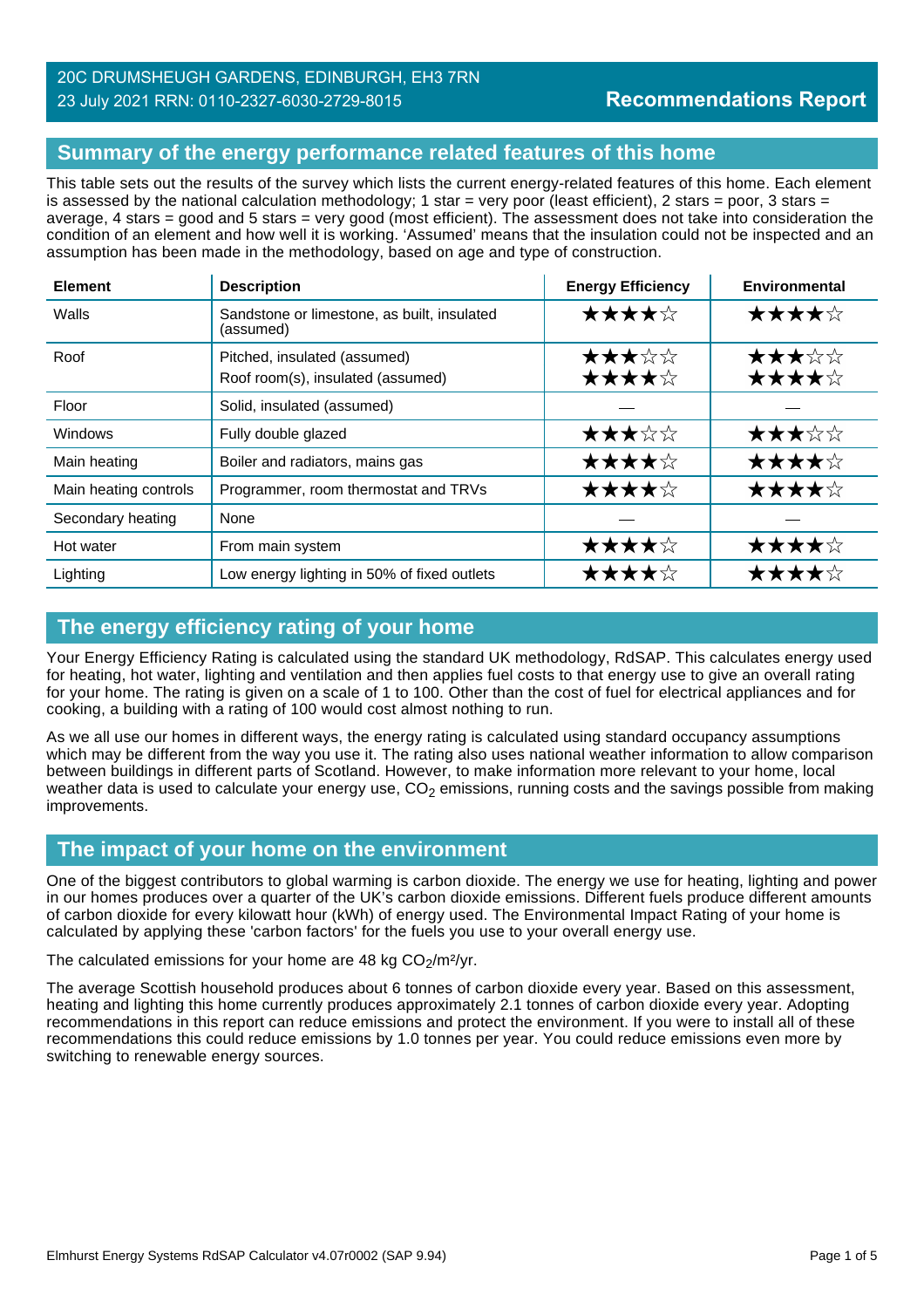| <b>Estimated energy costs for this home</b> |                             |                               |                                 |
|---------------------------------------------|-----------------------------|-------------------------------|---------------------------------|
|                                             | <b>Current energy costs</b> | <b>Potential energy costs</b> | <b>Potential future savings</b> |
| <b>Heating</b>                              | £1,143 over 3 years         | £1,149 over 3 years           |                                 |
| <b>Hot water</b>                            | £210 over 3 years           | $\epsilon$ 144 over 3 years   | <b>You could</b>                |
| Lighting                                    | £195 over 3 years           | £132 over 3 years             | save £123                       |
|                                             | Totals $£1,548$             | £1,425                        | over 3 years                    |

These figures show how much the average household would spend in this property for heating, lighting and hot water. This excludes energy use for running appliances such as TVs, computers and cookers, and the benefits of any electricity generated by this home (for example, from photovoltaic panels). The potential savings in energy costs show the effect of undertaking all of the recommended measures listed below.

#### **Recommendations for improvement**

The measures below will improve the energy and environmental performance of this dwelling. The performance ratings after improvements listed below are cumulative; that is, they assume the improvements have been installed in the order that they appear in the table. Further information about the recommended measures and other simple actions to take today to save money is available from the Home Energy Scotland hotline which can be contacted on 0808 808 2282. Before carrying out work, make sure that the appropriate permissions are obtained, where necessary. This may include permission from a landlord (if you are a tenant) or the need to get a Building Warrant for certain types of work.

| <b>Recommended measures</b> |                                           |                 | <b>Typical saving</b> | <b>Rating after improvement</b> |                    |
|-----------------------------|-------------------------------------------|-----------------|-----------------------|---------------------------------|--------------------|
|                             |                                           | Indicative cost | per year              | <b>Energy</b>                   | <b>Environment</b> |
| 1                           | Low energy lighting for all fixed outlets | £15             | £20                   | C70                             | C70                |
|                             | Solar water heating                       | £4,000 - £6,000 | f22                   | C71                             | C73                |
|                             | Solar photovoltaic panels, 2.5 kWp        | £3,500 - £5,500 | £324                  | <b>B</b> 86                     | <b>B 86</b>        |

## **Choosing the right improvement package**

For free and impartial advice on choosing suitable measures for your property, contact the Home Energy Scotland hotline on 0808 808 2282 or go to www.greenerscotland.org.

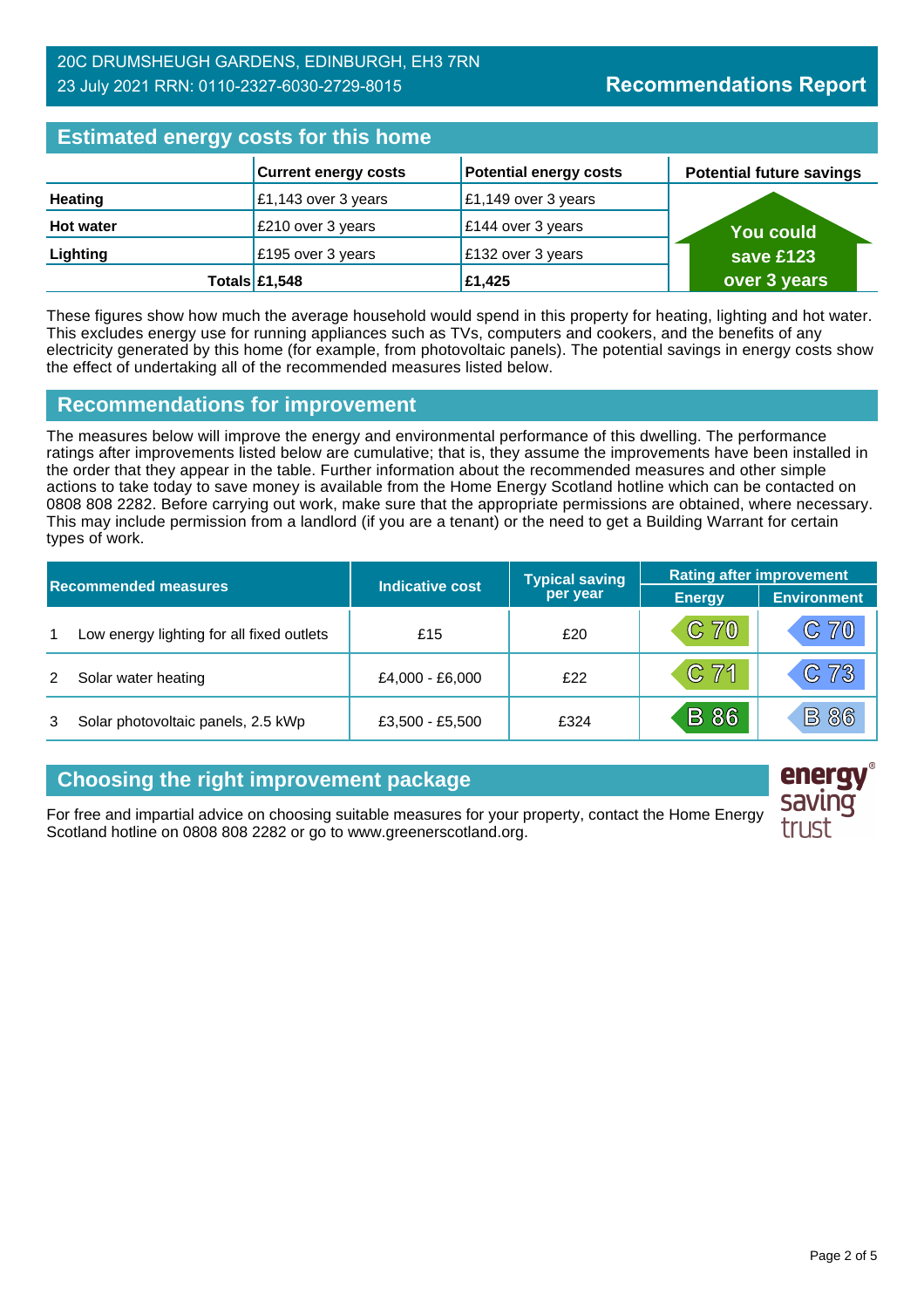## **About the recommended measures to improve your home's performance rating**

This section offers additional information and advice on the recommended improvement measures for your home

#### **1 Low energy lighting**

Replacement of traditional light bulbs with energy saving bulbs will reduce lighting costs over the lifetime of the bulb, and they last many times longer than ordinary light bulbs. Low energy lamps and fittings are now commonplace and readily available. Information on energy efficiency lighting can be found from a wide range of organisations, including the Energy Saving Trust (http://www.energysavingtrust.org.uk/home-energyefficiency/lighting).

#### **2 Solar water heating**

A solar water heating panel, usually fixed to the roof, uses the sun to pre-heat the hot water supply. This can significantly reduce the demand on the heating system to provide hot water and hence save fuel and money. Planning permission might be required, building regulations generally apply to this work and a building warrant may be required, so it is best to check these with your local authority. You could be eligible for Renewable Heat Incentive payments which could appreciably increase the savings beyond those shown on your EPC, provided that both the product and the installer are certified by the Microgeneration Certification Scheme (or equivalent). Details of local MCS installers are available at www.microgenerationcertification.org.

#### **3 Solar photovoltaic (PV) panels**

A solar PV system is one which converts light directly into electricity via panels placed on the roof with no waste and no emissions. This electricity is used throughout the home in the same way as the electricity purchased from an energy supplier. Planning permission might be required, building regulations generally apply to this work and a building warrant may be required, so it is best to check with your local authority. The assessment does not include the effect of any Feed-in Tariff which could appreciably increase the savings that are shown on this EPC for solar photovoltaic panels, provided that both the product and the installer are certified by the Microgeneration Certification Scheme (or equivalent). Details of local MCS installers are available at www.microgenerationcertification.org.

#### **Low and zero carbon energy sources**

Low and zero carbon (LZC) energy sources are sources of energy that release either very little or no carbon dioxide into the atmosphere when they are used. Installing these sources may help reduce energy bills as well as cutting carbon.

**LZC energy sources present:** There are none provided for this home

#### **Your home's heat demand**

You could receive Renewable Heat Incentive (RHI) payments and help reduce carbon emissions by replacing your existing heating system with one that generates renewable heat and, where appropriate, having your loft insulated and cavity walls filled. The estimated energy required for space and water heating will form the basis of the payments. For more information go to www.energysavingtrust.org.uk/scotland/rhi.

| <b>Heat demand</b>           | <b>Existing dwelling</b> | Impact of Joft<br>insulation | Impact of cavity<br>wall insulation | Impact of solid wall<br>insulation |
|------------------------------|--------------------------|------------------------------|-------------------------------------|------------------------------------|
| Space heating (kWh per year) | 6.210                    | N/A                          | N/A                                 | N/A                                |
| Water heating (kWh per year) | .622                     |                              |                                     |                                    |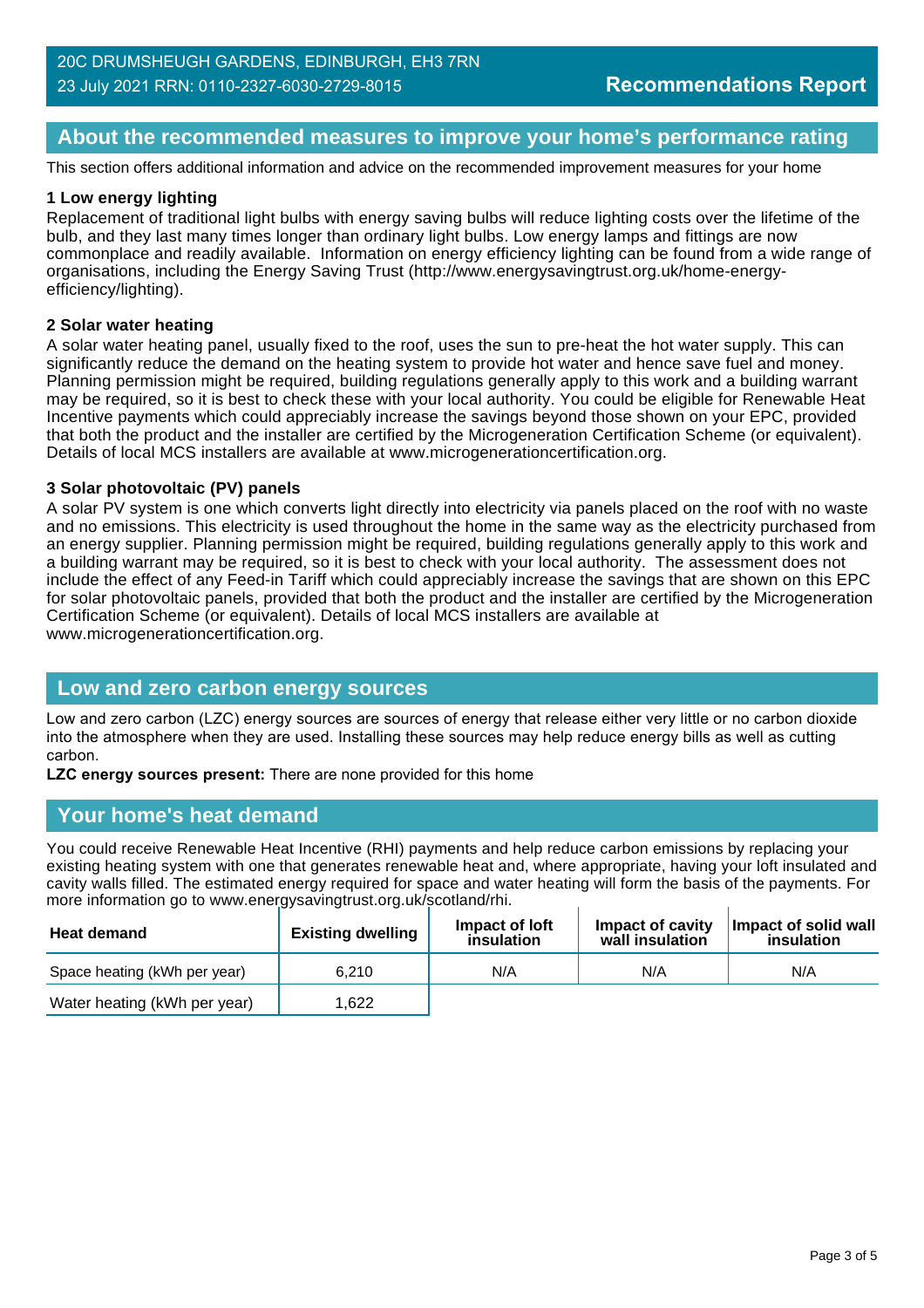## **About this document**

This Recommendations Report and the accompanying Energy Performance Certificate are valid for a maximum of ten years. These documents cease to be valid where superseded by a more recent assessment of the same building carried out by a member of an Approved Organisation.

The Energy Performance Certificate and this Recommendations Report for this building were produced following an energy assessment undertaken by an assessor accredited by Elmhurst (www.elmhurstenergy.co.uk), an Approved Organisation Appointed by Scottish Ministers. The certificate has been produced under the Energy Performance of Buildings (Scotland) Regulations 2008 from data lodged to the Scottish EPC register. You can verify the validity of this document by visiting www.scottishepcregister.org.uk and entering the report reference number (RRN) printed at the top of this page.

| Assessor's name:<br>Assessor membership number:<br>Company name/trading name: | Mr. Alan Ramsay<br>EES/016093                                  |
|-------------------------------------------------------------------------------|----------------------------------------------------------------|
| Address:                                                                      | Harvey Donaldson & Gibson Chartered Surveyors<br>8 Manor Place |
|                                                                               | Edinburgh<br>EH <sub>3</sub> 7DD                               |
| Phone number:<br>Email address:<br>Related party disclosure:                  | 01312257668<br>frances.wilson@hdg.co.uk<br>No related party    |

If you have any concerns regarding the content of this report or the service provided by your assessor you should in the first instance raise these matters with your assessor and with the Approved Organisation to which they belong. All Approved Organisations are required to publish their complaints and disciplinary procedures and details can be found online at the web address given above.

#### **Use of this energy performance information**

Once lodged by your EPC assessor, this Energy Performance Certificate and Recommendations Report are available to view online at www.scottishepcregister.org.uk, with the facility to search for any single record by entering the property address. This gives everyone access to any current, valid EPC except where a property has a Green Deal Plan, in which case the report reference number (RRN) must first be provided. The energy performance data in these documents, together with other building information gathered during the assessment is held on the Scottish EPC Register and is available to authorised recipients, including organisations delivering energy efficiency and carbon reduction initiatives on behalf of the Scottish and UK governments. A range of data from all assessments undertaken in Scotland is also published periodically by the Scottish Government. Further information on these matters and on Energy Performance Certificates in general, can be found at www.gov.scot/epc.